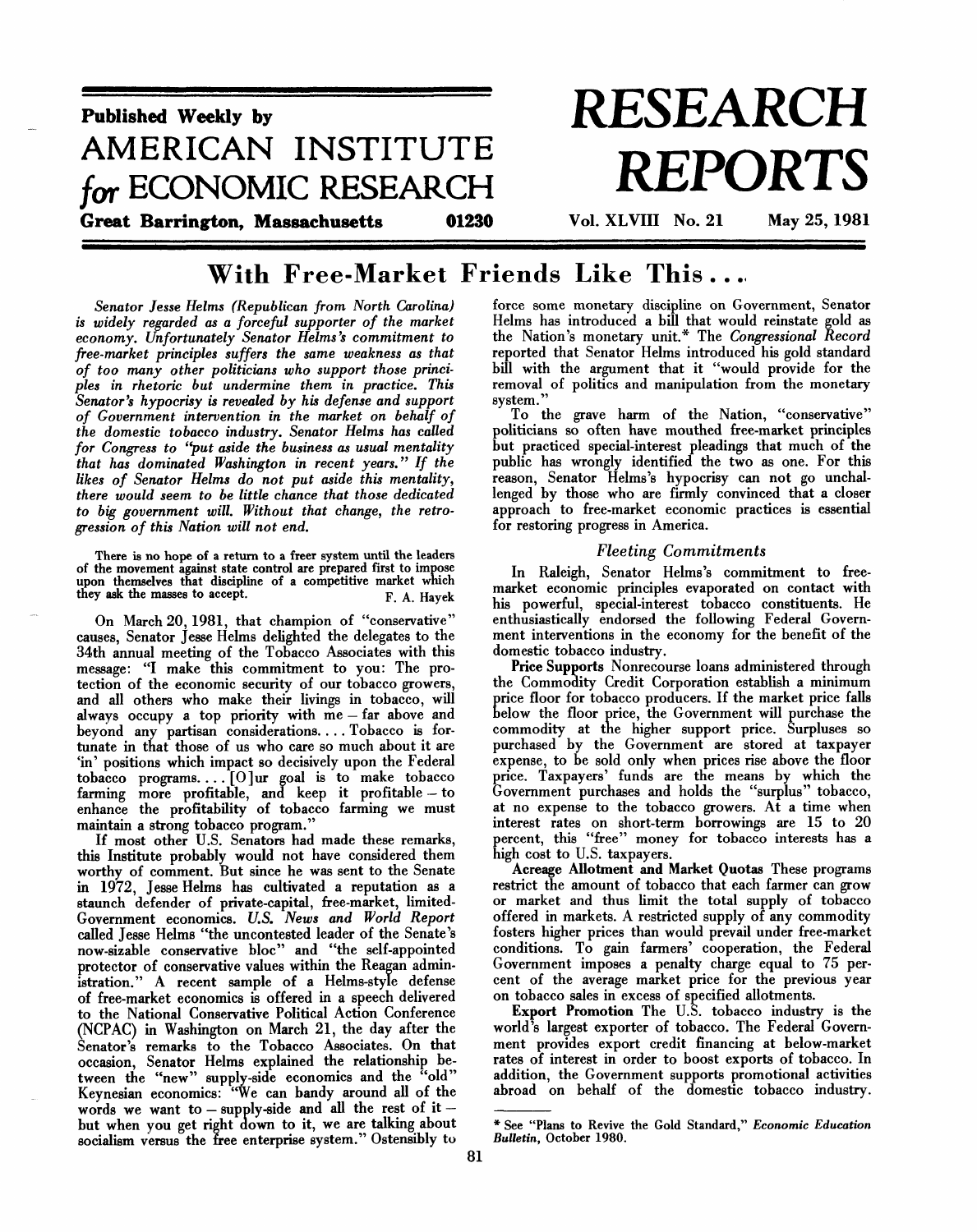Senator Helms proudly told growers, "tobacco farmers...<br>benefit immensely from [the Government's] export from [the Government's] export promotion efforts."

Import Restrictions The Federal Government imposes a tariff on foreign tobacco imports. This tariff protects inefficient domestic producers (the efficient ones could succeed without protection), forces consumers to pay higher prices, and, as is the situation with all import restrictions, impedes attainment of the benefits of general free trade. At the Tobacco Associates meeting, Mr. Helms referred to foreign tobacco products as "scrap imports," and he rationalized continued Federal protection of "our tobacco" because of supposedly unfair "subsidized foreign competition."

Tobacco Producer Cartels The Federal Government organizes, supports, and protects domestic tobacco producer cartels. Nonparticipants in these "voluntary" cooperatives are penalized. Of course, the very purpose of cartels is to prevent competition. That is a proper role of Government?

Research and Extension Services The Federal Government provides free market news reports and other forms of information to tobacco producers, and it funds research projects to improve the "quality" of domestic tobacco.

## *What Free-Market Economics Is Not*

Before Senator Helms rightfully can call himself a leading guardian of free-market economics, the Senator evidently must learn what free-enterprise economics constitutes. A free-enterprise economic system does not promote the special interests of any group at the expense of others. A free-enterprise economic system does not include policies to ensure profits to specific domestic industries by keeping out what Senator Helms calls "subsidized foreign competition .. . and the 'scrap' [tobacco] imports." Free enterprise is not a system in which the coercive powers of the state are used to limit an individual farmer's freedom to plant whatever amount of tobacco he chooses. Free enterprise is not a system that uses taxpayers' money to "support" the prices of certain commodities. And the free-enterprise system is not a system that uses the power of the state to set up, promote, and protect producer cartels.

As the foregoing list of tobacco programs clearly reveals, the system Senator Helms has vowed to preserve and protect is not the free-enterprise system at all. The system he defends is something else: State capitalism? The mixed economy? Neo-mercantilism? The New Deal? Why not the latter? This Republican "leader" of Senate conservatives is defending the very tobacco program that was a key component of Franklin D. Roosevelt's New Deal era Agricultural Adjustment Acts.

This is the Senator Helms who is famous in conservative circles for his fierce opposition to wasteful Government spending on social-welfare programs. This is the Senator with the reputation for demanding "fiscal responsibility" within the Federal Government. In opposing Government spending for social-welfare programs while advocating Government welfare schemes for tobacco growers, Senator Helms invites charges by "liberals" that "conservatives" are not opposed to socialism, rather they oppose socialism for the poor but advocate socialism for the rich. Jesse Helms has provided the critics of private-capital, free-market economics with a powerful weapon against free enterprise, notwithstanding that free enterprise is implicated by association only, not in fact.

A free-enterprise economic system is more than a sys-

tem to accumulate profits. When one is attracted by the potential reward of profits that private-capital, freemarket economic systems offer to producers who wisely use the Nation's resources to provide consumers with something they want, one must also be willing to accept the harsh judgment that economic freedom imposes on the wasteful and inefficient. For resources to be allocated to their most useful purposes, losses and failures are as essential as profits and successes. Free-market economics requires the capitalist to bear the entire loss and suffer the consequences of wrong decisions. The ebb and flow of productive ventures is essential for keeping the economy changing appropriately in an ever-changing world.

## *Connection to the Political System*

When the state intervenes in markets, it reduces the risks of the favored capitalists. Government intervention forces taxpayers collectively to become unwitting partners in taking the risks of business ventures but reserving to the special-privileged producers the potential reward of profits. Small wonder that anti-capitalists find ready converts to their cause. Communism at least promises the people the reward of profits as well as the risks of losses from operating industries. (That profits never seem to materialize is another issue.) Government intervention of the type supported by Jesse Helms for the tobacco industry thus undermines political freedom as well as economic efficiency.

The list of Government interventions in the tobacco industry does not include another form of Federal involvement. Senator Helms denounced that form in his speech to the tobacco producers: "We still have the Ted Kennedys, the Gary Harts, and the Howard Metzenbaums. . . these Congressional liberals [who] have an obsessive political opposition to tobacco." The list of "liberal" Government programs Mr. Helms finds so indefensible includes use of taxpayers' funds to discourage tobacco consumption, to support medical care for smoking victims, to fund research into the adverse health effects of smoking, and to ban television cigarette advertising.

Senator Helms evidently fails to see that the fundamental problem is not the "liberal" anti-tobacco forces; it is that the taxpayers are being forced to finance interference in the tobacco industry. On one side of the issue, the Department of Agriculture subsidizes and promotes tobacco consumption. On the other side, the office of the Department of Health and Human Services is at work attempting to reduce smoking. To taxpayers, these contradictory actions must seem nonsensical. But to those who benefit from this resource shuffle, it is totally sensible. The tobacco producers benefit; the anti-smoking lobby benefits; Senator Helms and other Senators and Congressmen from the 25 tobacco producing states benefit; Senators Kennedy and Hart and the other antitobacco Congressmen benefit; and the bureaucrats who administer the programs benefit. Only American taxpayers and consumers pay.

From an economic standpoint, Government intervention in the tobacco industry is unwarranted — on either side. Tobacco producers should "risk it" in the free market, as all other producers in the American economy should. If they conclude they cannot afford to take the risk, they are free to re-allocate their resources. Senator Helms evidently has no difficulty applying this dictum to economic undertakings other than tobacco.

Anti-smoking groups also should kick the habit of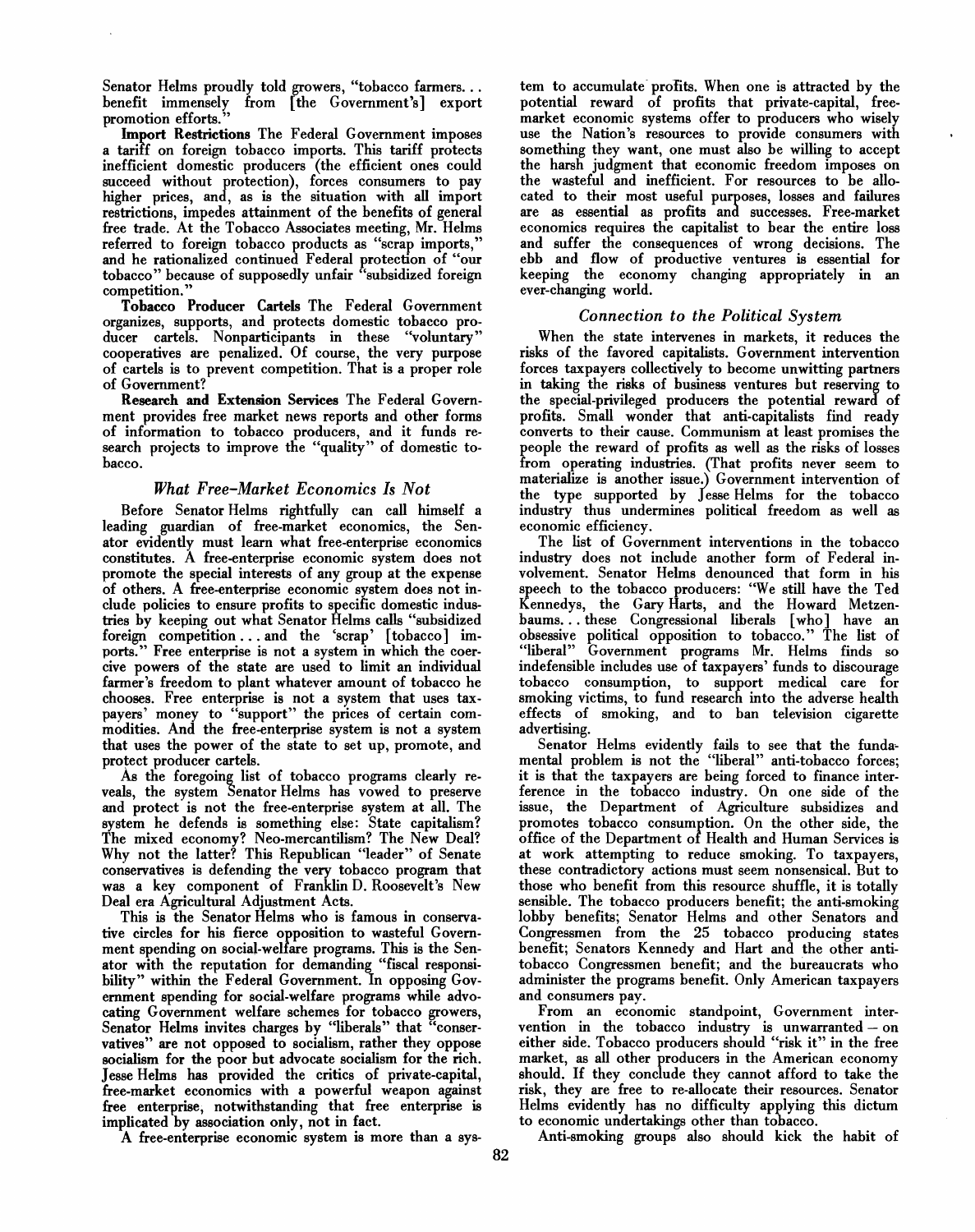seeking Federal funding. In a free society, if enough anti-smokers feel strongly enough about this issue, they are free to collect voluntary contributions to finance an advertising campaign to educate the public about the harmful effects of smoking. There simply is no reason to involve the state in this issue, except to extract special privileges from the Government at taxpayer expense. We should think that Americans surely are responsible enough to decide for themselves if they will smoke or not.

The issue is not whether Government should oppose or support tobacco policy; it is whether or not the Government should grant special privilege. More basically, the issue is how are limited resources to be allocated? There are two options: (1) allocation via the free market, with no favors for political causes or special-interest groups; or (2) allocation via the political-bureaucratic arena, with the elected and appointed "leaders" doing battle over what is "good" and "just." In the political arena the pressure groups, selected industries, and influential persons who "scream" the loudest get the largest Government handouts. But since Governments can only hand out what they take in, special privileges for some require forced sacrifices by others.

When purported free-market supporters like Senator Helms complain about the "liberal" programs that supposedly help this or that group, their complaints will fall on unsympathetic ears until they, themselves, stop trying to elbow their own favored groups up to the public trough.

#### **MOTOR VEHICLE PRODUCTION AND SALES**

*The U.S. automobile industry failed to participate in the general economic expansion during the first quarter of this year. Sales of domestic-make new cars rose during March, when factory rebate programs were in effect for 3 of 4 weeks, but they decreased during April, after the rebates had ended. General economic uncertainty, substantially higher prices for automobiles, and continued high interest rates for consumer financing are depressing automobile sales. The introductions of smaller, more fuel efficient U.S. models (as for example General Motors' new "J" line) have improved the product mix of U.S. car manufacturers and dealers' inventories over all are adequate but not excessive. These conditions probably will keep U.S. motor vehicle production from decreasing further, but there are no signs that the U.S. automobile industry soon will expand rapidly.*

For the 6 months ended April 1981, U.S. automobile sales trended downward slightly from year-earlier sales and totaled 3,266,954 units, which was 8.0 percent less than the year-earlier total of 3,551,860 for the same period but 22.3 percent less than the recent peak of 4,202,792 units sold for the similar period between November 1978 and April 1979. Chart 1 reveals this yearto-year decrease in auto sales and in truck sales as well. Truck sales for the 6 months ended April 1981 totaled 1,004,446 vehicles, 19.4 percent less than in the same period a year earlier, when 1,246,350 trucks were sold and 44.8 percent from a total volume of 1,819,805 units during the 6-month period November 1978 through April 1979. Chart 1 indicates that truck sales have remained depressed during the most recent past months, showing no sign of even the usual spring-season spurt.

Sales of U.S. cars during the 3 months ended April

were little changed from the volume a year ago, but truck sales continued downward, having suffered larger decreases throughout this cyclical contraction. Three-month February through April sales data for the past 3 years are shown below.

|      |                    | <b>Percent Decrease</b> |
|------|--------------------|-------------------------|
| Year | U.S. Cars          | from Year Earlier       |
| 1979 | 2,303,735          | 3.0                     |
| 1980 | 1,802,079          | 21.8                    |
| 1981 | 1,796,361          | 0.3                     |
|      |                    |                         |
|      |                    | <b>Percent Decrease</b> |
| Year | U.S. Trucks        | from Year Earlier       |
| 1979 |                    | 5.0                     |
| 1980 | 930,611<br>604,855 | 35.0                    |

Chart 2, Percent Change from 12 Months Earlier in U.S.-Make Automobile Sales, suggests, as do the above data, that the deterioration in such sales probably has ended. At the trough of this series, in May 1981, U.S.make auto sales had decreased 37 percent from the same period 1 year earlier, but subsequently the rate of decrease slowed and finally, in March, auto sales exceeded those a year earlier for the first time in 2 years.

In earlier years, production trends for U.S. motor vehicles have followed the sales patterns with a slight lag. More recently, U.S. manufacturers have quickly adjusted motor vehicle output to sales rates and have brought inventories to usual levels. At the end of April 1981, U.S. car dealers had an inventory of 1,345,000 new domesticmake automobiles. This was a 65-day supply at the April selling rate, and although it was up from the March volume of 1,216,000 units and a 44-day supply at the